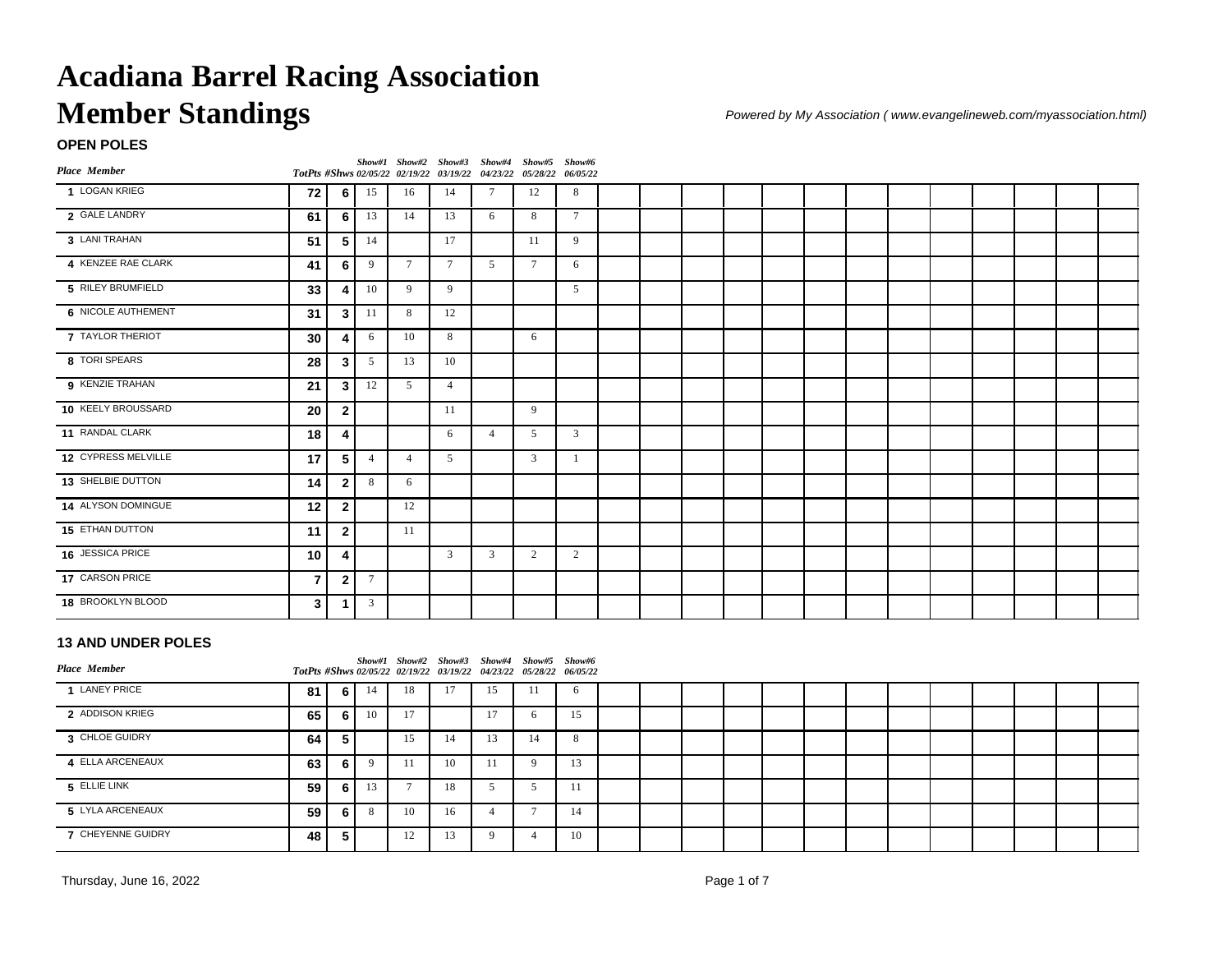### **13 AND UNDER POLES**

| Place Member           |                 |                |                |                | Show#1 Show#2 Show#3 Show#4 Show#5 Show#6<br>TotPts #Shws 02/05/22 02/19/22 03/19/22 04/23/22 05/28/22 06/05/22 |                |                |                |  |  |  |  |  |  |  |
|------------------------|-----------------|----------------|----------------|----------------|-----------------------------------------------------------------------------------------------------------------|----------------|----------------|----------------|--|--|--|--|--|--|--|
| 8 CARSON PRICE         | 47              | 5              |                | 8              | 19                                                                                                              | $\overline{a}$ |                | 12             |  |  |  |  |  |  |  |
| 9 KHLOE CLARK          | 41              | 6              |                | 9              | 9                                                                                                               | 6              | 10             | $\overline{a}$ |  |  |  |  |  |  |  |
| 9 KEELY BROUSSARD      | 41              | $\mathbf{3}$   |                |                | 15                                                                                                              | 14             | 12             |                |  |  |  |  |  |  |  |
| 9 ADDY ARCENEAUX       | 41              | 6 I            | 12             |                |                                                                                                                 | 12             | 13             |                |  |  |  |  |  |  |  |
| 9 ARIEL BRASSEAUX      | 41              | 4              |                | 16             | 12                                                                                                              | 8              |                | .5             |  |  |  |  |  |  |  |
| 13 JALYN GIROIR        | 24              | 4              | $\overline{ }$ | 6              | 8                                                                                                               |                |                | 3              |  |  |  |  |  |  |  |
| 13 RYLON ARMENTOR      | 24              | $\mathbf{2}$   |                | 13             | 11                                                                                                              |                |                |                |  |  |  |  |  |  |  |
| 15 OLIVIA BOURG        | 20              | Δ              |                | 5              | $\overline{a}$                                                                                                  |                | 8              |                |  |  |  |  |  |  |  |
| 16 ADDIEGRACE LOUVIERE | 16              | $\overline{2}$ | 6              |                |                                                                                                                 | 10             |                |                |  |  |  |  |  |  |  |
| 17 SHELBIE DUTTON      | 15 <sup>1</sup> | $\mathbf{2}$   |                | $\overline{4}$ |                                                                                                                 |                |                |                |  |  |  |  |  |  |  |
| 18 REMME BROUSSARD     | 14              | 5 <sup>1</sup> | 5              |                | .5                                                                                                              |                | $\overline{c}$ | 2              |  |  |  |  |  |  |  |
| 19 METTE BONURA        | 6               |                |                |                | 6                                                                                                               |                |                |                |  |  |  |  |  |  |  |

### **8 & UNDER BEGINNER YTH OR SPCL NEEDS BARRELS**

| <b>Place Member</b>  |   |   |  | Show#1 Show#2 Show#3 Show#4 Show#5 Show#6<br>TotPts #Shws 02/05/22 02/19/22 03/19/22 04/23/22 05/28/22 06/05/22 |  |  |  |  |  |  |  |  |
|----------------------|---|---|--|-----------------------------------------------------------------------------------------------------------------|--|--|--|--|--|--|--|--|
| 1 FINLEY RYDER       | 3 |   |  |                                                                                                                 |  |  |  |  |  |  |  |  |
| 2 SPENCER PROBERT    |   |   |  |                                                                                                                 |  |  |  |  |  |  |  |  |
| 2 LILY JUDICE        | າ |   |  |                                                                                                                 |  |  |  |  |  |  |  |  |
| 2 MIA CLARK          | ົ | 4 |  |                                                                                                                 |  |  |  |  |  |  |  |  |
| 5 SCARLETT PLAUCHE   |   |   |  |                                                                                                                 |  |  |  |  |  |  |  |  |
| 5 ELAYNE LEGER       |   |   |  |                                                                                                                 |  |  |  |  |  |  |  |  |
| 5 HARPER SCHEXNAYDER |   |   |  |                                                                                                                 |  |  |  |  |  |  |  |  |

### **12 AND UNDER BARRELS**

| <b>Place Member</b>  |      |       |    | Show#1 Show#2 Show#3 Show#4 Show#5 Show#6<br>TotPts #Shws 02/05/22 02/19/22 03/19/22 04/23/22 05/28/22 06/05/22 |    |                |    |    |  |  |  |  |  |  |  |
|----------------------|------|-------|----|-----------------------------------------------------------------------------------------------------------------|----|----------------|----|----|--|--|--|--|--|--|--|
| <b>ADDISON KRIEG</b> | 85 I | 6 I   |    | 17                                                                                                              | 18 | 14             |    | 17 |  |  |  |  |  |  |  |
| 2 ADDY ARCENEAUX     | 81 I | - 6 I | 14 | 16                                                                                                              | 17 |                | 10 |    |  |  |  |  |  |  |  |
| 3 ELLA ARCENEAUX     | 70 I | 6 I   | 15 |                                                                                                                 |    | 1 <sub>2</sub> |    | 12 |  |  |  |  |  |  |  |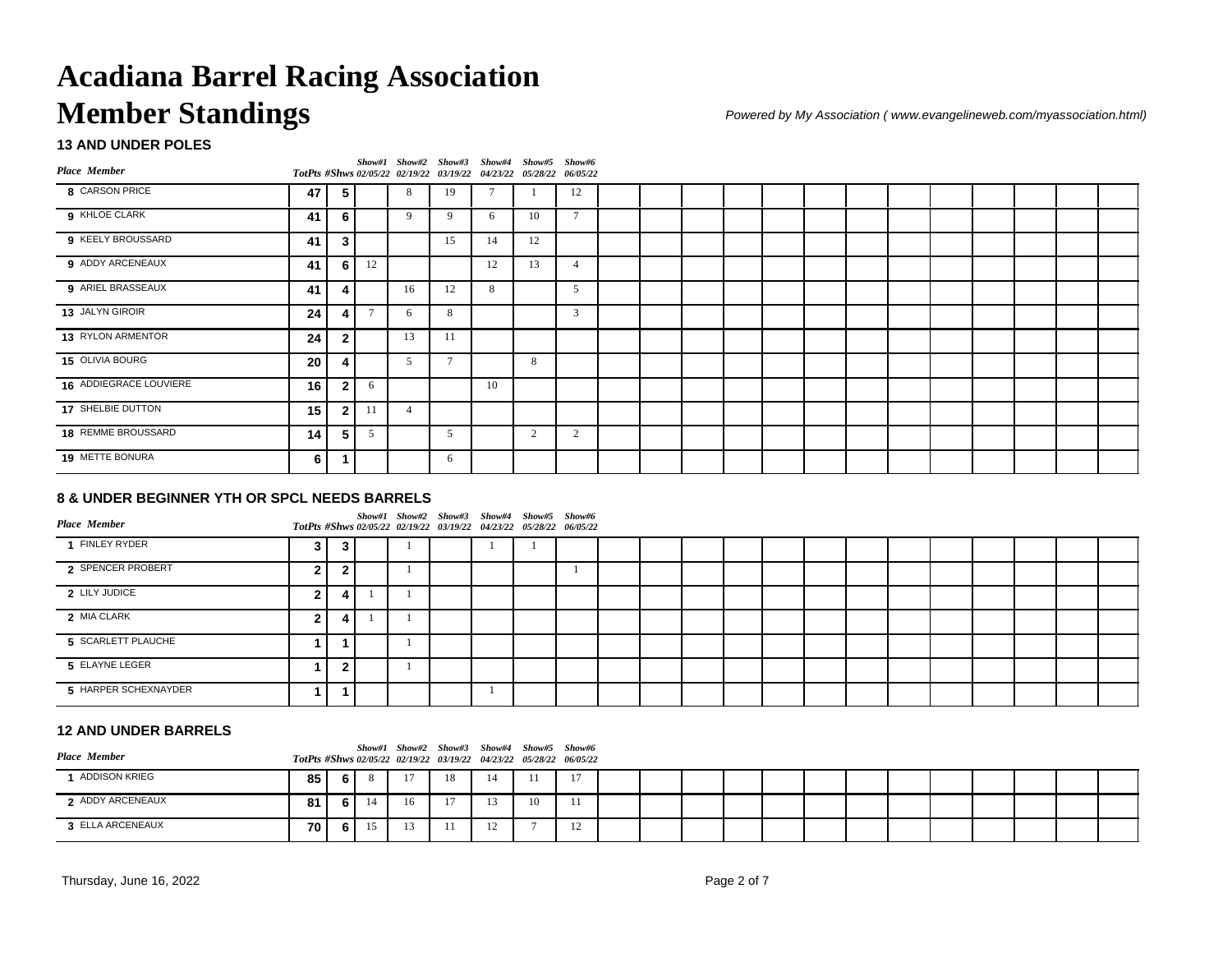### **12 AND UNDER BARRELS**

| Place Member       |              |                |        |                 | Show#1 Show#2 Show#3 Show#4 Show#5 Show#6<br>TotPts #Shws 02/05/22 02/19/22 03/19/22 04/23/22 05/28/22 06/05/22 |                |    |                |  |  |  |  |  |  |  |
|--------------------|--------------|----------------|--------|-----------------|-----------------------------------------------------------------------------------------------------------------|----------------|----|----------------|--|--|--|--|--|--|--|
| 4 ARIEL BRASSEAUX  | 66           | 5              |        | 12              | 16                                                                                                              | 11             | 12 | 15             |  |  |  |  |  |  |  |
| 5 CHLOE GUIDRY     | 59           | 5              |        | 9               | 14                                                                                                              | 10             | 13 | 13             |  |  |  |  |  |  |  |
| 6 LYLA ARCENEAUX   | 47           | 6              | 16     | $7\phantom{.0}$ | 10                                                                                                              | $\overline{4}$ | 2  | 8              |  |  |  |  |  |  |  |
| 7 LANEY PRICE      | 44           | 6 <sup>1</sup> | 11     | 5               | $7\phantom{.0}$                                                                                                 | 9              | 5  | $\overline{7}$ |  |  |  |  |  |  |  |
| 8 JALYN GIROIR     | 42           | $\mathbf{3}$   | 13     | 14              | 15                                                                                                              |                |    |                |  |  |  |  |  |  |  |
| 9 ELLIE LINK       | 36           | 6              | $\tau$ | 8               | 6                                                                                                               |                | 9  | 6              |  |  |  |  |  |  |  |
| 10 CHEYENNE GUIDRY | 26           | 4              |        | $\overline{4}$  | 9                                                                                                               | $\tau$         | 6  |                |  |  |  |  |  |  |  |
| 11 BRITTNEY TATE   | 22           | 4              | 6      |                 | 13                                                                                                              |                |    | 3              |  |  |  |  |  |  |  |
| 12 OLIVIA BOURG    | 21           | 4              |        | 10              | $\overline{3}$                                                                                                  |                | 8  |                |  |  |  |  |  |  |  |
| 13 BAILEE BOURQUE  | 17           | 5              |        |                 | 8                                                                                                               |                |    | 9              |  |  |  |  |  |  |  |
| 14 SHELBIE DUTTON  | 15           | $\overline{2}$ |        | 15              |                                                                                                                 |                |    |                |  |  |  |  |  |  |  |
| 15 REMME BROUSSARD | 10           | 5              | 5      |                 |                                                                                                                 |                | 3  | 2              |  |  |  |  |  |  |  |
| 15 KAYLEE STURM    | 10           |                | 10     |                 |                                                                                                                 |                |    |                |  |  |  |  |  |  |  |
| 17 ELAYNE LEGER    | 9            | $\mathbf{2}$   |        |                 |                                                                                                                 | 5              |    | $\overline{4}$ |  |  |  |  |  |  |  |
| 18 SAGE BENJAMIN   | 4            | 3              |        |                 | $\overline{4}$                                                                                                  |                |    |                |  |  |  |  |  |  |  |
| 19 METTE BONURA    | $\mathbf{2}$ | 1              |        |                 | 2                                                                                                               |                |    |                |  |  |  |  |  |  |  |

#### **13-18 YOUTH BARRELS**

| Place Member            |                 |                |    |    | Show#1 Show#2 Show#3 Show#4 Show#5 Show#6<br>TotPts #Shws 02/05/22 02/19/22 03/19/22 04/23/22 05/28/22 06/05/22 |              |        |   |  |  |  |  |  |  |  |
|-------------------------|-----------------|----------------|----|----|-----------------------------------------------------------------------------------------------------------------|--------------|--------|---|--|--|--|--|--|--|--|
| 1 LOGAN KRIEG           | 71              | - 6 I          | 14 | 14 |                                                                                                                 |              |        |   |  |  |  |  |  |  |  |
| 2 TORI SPEARS           | 32 <sub>1</sub> | 3 <sup>1</sup> |    | 12 | $\Omega$                                                                                                        |              |        |   |  |  |  |  |  |  |  |
| 3 RYLON ARMENTOR        | 30 <sub>1</sub> | 4              |    | 8  |                                                                                                                 | -1.1         |        | 3 |  |  |  |  |  |  |  |
| 4 CARSON PRICE          | 27              | 6 <sup>1</sup> |    |    |                                                                                                                 | $\sim$       | h      | 6 |  |  |  |  |  |  |  |
| 5 KELLY VIGE'           | 23              | 3 <sub>1</sub> |    |    | 10                                                                                                              |              |        |   |  |  |  |  |  |  |  |
| <b>6 TAYLOR THERIOT</b> | 21              | $\overline{4}$ |    |    |                                                                                                                 |              | $\sim$ |   |  |  |  |  |  |  |  |
| 7 ADDIEGRACE LOUVIERE   | 19 I            | 2 <sup>1</sup> |    |    |                                                                                                                 | 10           |        |   |  |  |  |  |  |  |  |
| 8 KEELY BROUSSARD       | 18 I            | 3 <sup>1</sup> |    |    |                                                                                                                 | $\Omega$     |        |   |  |  |  |  |  |  |  |
| 9 EMMIE COLLINS         | 16 I            | 4              |    |    |                                                                                                                 | <sub>n</sub> |        |   |  |  |  |  |  |  |  |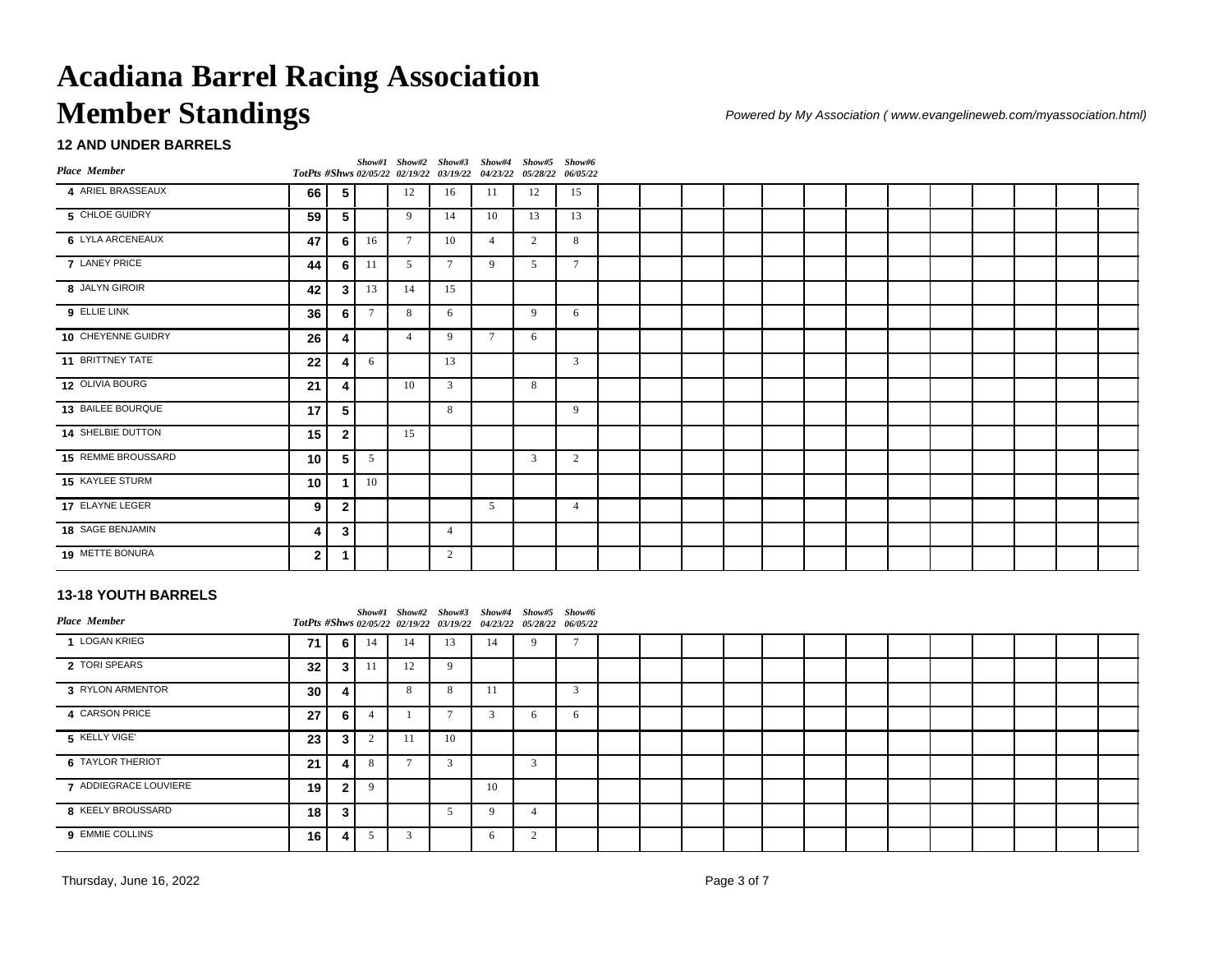### **13-18 YOUTH BARRELS**

| <b>Place Member</b>   |                 |              |   | Show#1 Show#2 Show#3 Show#4 Show#5 Show#6<br>TotPts #Shws 02/05/22 02/19/22 03/19/22 04/23/22 05/28/22 06/05/22 |  |  |  |  |  |  |  |  |  |
|-----------------------|-----------------|--------------|---|-----------------------------------------------------------------------------------------------------------------|--|--|--|--|--|--|--|--|--|
| 9 MARCELLA QUIBODEAUX | 16 I            | -41          |   |                                                                                                                 |  |  |  |  |  |  |  |  |  |
| 11 EMILY WARD         | 12 <sup>1</sup> | -4           |   |                                                                                                                 |  |  |  |  |  |  |  |  |  |
| 12 JASLYN BLEDSOE     |                 |              |   |                                                                                                                 |  |  |  |  |  |  |  |  |  |
| 13 LEXIE ANNA OWENS   | 6               |              |   | 6                                                                                                               |  |  |  |  |  |  |  |  |  |
| 13 ETHAN DUTTON       | 6               |              | h |                                                                                                                 |  |  |  |  |  |  |  |  |  |
| 15 BRITTNEY TATE      | -5              |              |   |                                                                                                                 |  |  |  |  |  |  |  |  |  |
| 16 LEXIE OWENS        | д               | $\mathbf{2}$ |   |                                                                                                                 |  |  |  |  |  |  |  |  |  |

### **19-39 YOUNG ADULT BARRELS**

| <b>Place Member</b>   |              |                |                |                 | Show#1 Show#2 Show#3 Show#4 Show#5 Show#6<br>TotPts #Shws 02/05/22 02/19/22 03/19/22 04/23/22 05/28/22 06/05/22 |                |                |                |  |  |  |  |  |  |  |
|-----------------------|--------------|----------------|----------------|-----------------|-----------------------------------------------------------------------------------------------------------------|----------------|----------------|----------------|--|--|--|--|--|--|--|
| 1 LANI TRAHAN         | 30           | 5              | 11             |                 | 9                                                                                                               |                | $\overline{4}$ | 6              |  |  |  |  |  |  |  |
| 1 HANNAH LATIOLAIS    | 30           | 5              |                | 8               | $7\phantom{.0}$                                                                                                 | 5              | 5              | 5              |  |  |  |  |  |  |  |
| 3 KRISTEN DOMINGUE    | 29           | 6              | $\overline{4}$ | $7\phantom{.0}$ | 2                                                                                                               | 6              | 2              | 8              |  |  |  |  |  |  |  |
| 4 MORGAN MCGREW       | 23           | 4              | 9              | 9               | 5                                                                                                               |                |                |                |  |  |  |  |  |  |  |
| 5 MORGAN ZAMMIT       | 18           | 3              | $\overline{7}$ | 3               | 8                                                                                                               |                |                |                |  |  |  |  |  |  |  |
| 5 JESSICA PRICE       | 18           | 4              |                |                 | $\overline{4}$                                                                                                  | $\tau$         | 3              | $\overline{4}$ |  |  |  |  |  |  |  |
| 7 NICOLE AUTHEMENT    | 16           | $\mathbf{3}$   | 10             | 5               |                                                                                                                 |                |                |                |  |  |  |  |  |  |  |
| 8 OLIVIA KATE GUIDRY  | 15           | 3              | 12             |                 | $\overline{3}$                                                                                                  |                |                |                |  |  |  |  |  |  |  |
| 8 MADELINE ALLEMOND   | 15           | 4              |                | 6               | 6                                                                                                               | 3              |                |                |  |  |  |  |  |  |  |
| 10 ALYSON DOMINGUE    | 12           | $\overline{2}$ | 8              | $\overline{4}$  |                                                                                                                 |                |                |                |  |  |  |  |  |  |  |
| 11 ASHLYN TEMPLET     | 11           | $\mathbf{2}$   |                |                 |                                                                                                                 | $\overline{4}$ |                | $\tau$         |  |  |  |  |  |  |  |
| 12 TONYA STURM        | 6            | 1              | 6              |                 |                                                                                                                 |                |                |                |  |  |  |  |  |  |  |
| 13 CADEE DAUTREUIL    | 5            |                | 5              |                 |                                                                                                                 |                |                |                |  |  |  |  |  |  |  |
| 13 BAYLIE NEWMAN      | 5            | $\overline{3}$ |                | $\overline{c}$  |                                                                                                                 |                |                | 3              |  |  |  |  |  |  |  |
| 15 KATHRYN TAMBURELLO | 3            | $\overline{2}$ |                |                 |                                                                                                                 |                |                | 2              |  |  |  |  |  |  |  |
| 15 ALLI KIDDER        | 3            |                | 3              |                 |                                                                                                                 |                |                |                |  |  |  |  |  |  |  |
| 17 BROOKLYN BLOOD     | $\mathbf{2}$ |                | $\gamma$       |                 |                                                                                                                 |                |                |                |  |  |  |  |  |  |  |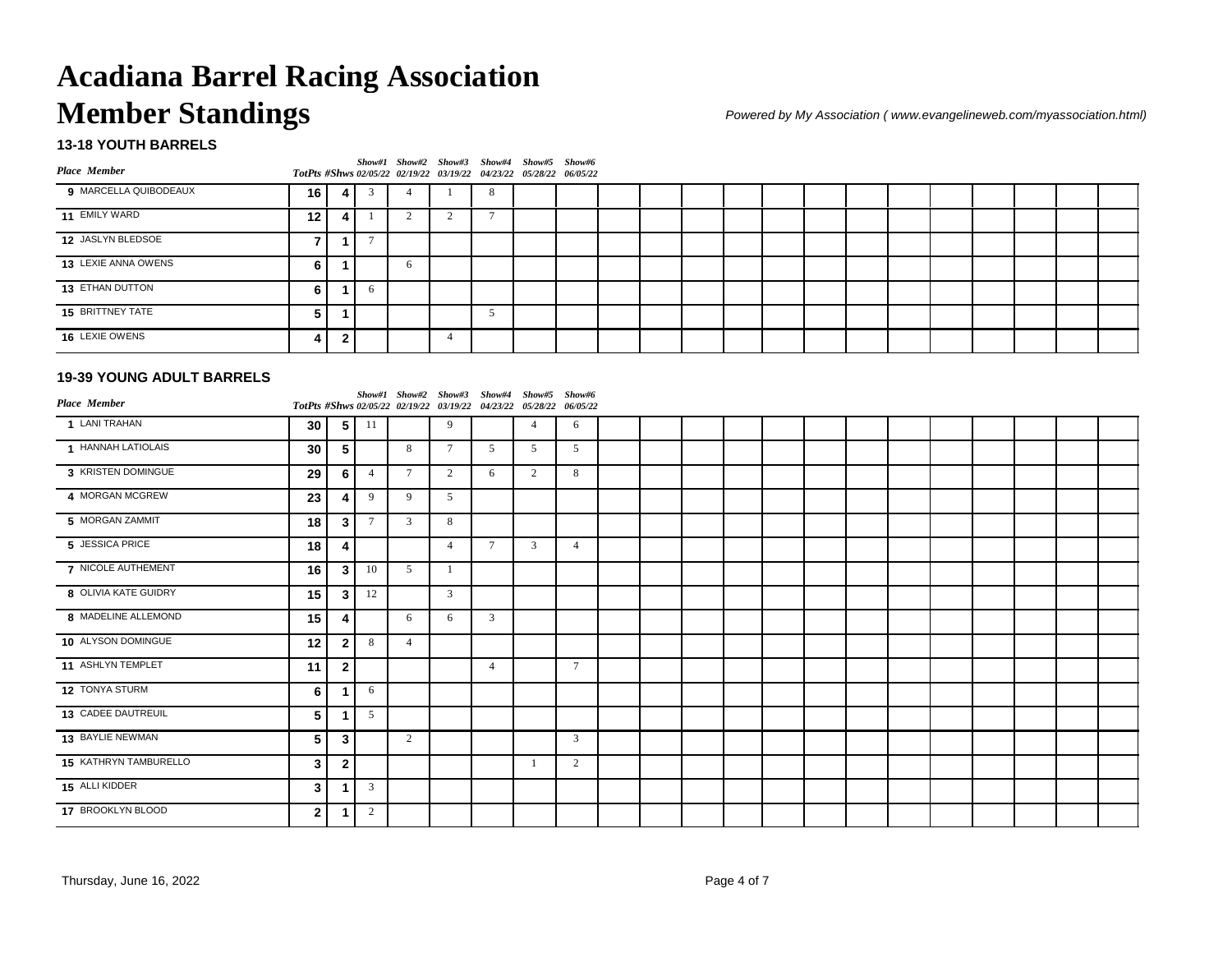## **40 AND OVER SENIOR BARRELS**

| Place Member     |                 |       |   | Show#1 Show#2 Show#3 Show#4 Show#5 Show#6<br>TotPts #Shws 02/05/22 02/19/22 03/19/22 04/23/22 05/28/22 06/05/22 |  |  |  |  |  |  |  |  |
|------------------|-----------------|-------|---|-----------------------------------------------------------------------------------------------------------------|--|--|--|--|--|--|--|--|
| SHAWN ARCENEAUX  | 33 <sup>1</sup> | 6 I   | 6 |                                                                                                                 |  |  |  |  |  |  |  |  |
| 2 TAMMY MANUEL   | 31 <sup>1</sup> | - 6 I |   |                                                                                                                 |  |  |  |  |  |  |  |  |
| 3 CINDY DOMINGUE | 22 <sub>1</sub> | - 6 I |   |                                                                                                                 |  |  |  |  |  |  |  |  |
| 4 KATHY DEHART   | 13 <sup>1</sup> | 6 I   |   |                                                                                                                 |  |  |  |  |  |  |  |  |
| 5 MARIA VAUGHN   | 12 I            | 4     |   |                                                                                                                 |  |  |  |  |  |  |  |  |
| 6 DEANNA THERIOT |                 | - 6 I |   |                                                                                                                 |  |  |  |  |  |  |  |  |

#### **\$2500 NOVICE HORSE BARRELS**

| <b>Place Member</b>                                 |                 |                |  | Show#1 Show#2 Show#3 Show#4 Show#5 Show#6<br>TotPts #Shws 02/05/22 02/19/22 03/19/22 04/23/22 05/28/22 06/05/22 |  |  |  |  |  |  |  |  |
|-----------------------------------------------------|-----------------|----------------|--|-----------------------------------------------------------------------------------------------------------------|--|--|--|--|--|--|--|--|
| TAMMY MANUEL - CATS WESTERN GREYSTO                 | 27              | 6.             |  |                                                                                                                 |  |  |  |  |  |  |  |  |
| 2 KENZIE TRAHAN - GUILTY OF A GOOD TIME             | 18 <sup>1</sup> |                |  |                                                                                                                 |  |  |  |  |  |  |  |  |
| 3 CHRISTY DRUMMOND -<br><b>CRUISECONTROLCOWBOY</b>  | 13              | 5.             |  |                                                                                                                 |  |  |  |  |  |  |  |  |
| 4 MADELINE ALLEMOND - DUN SLICK FORMULA             | 9               |                |  |                                                                                                                 |  |  |  |  |  |  |  |  |
| 5 SHAWN ARCENEAUX - SILK TIES AND<br>CORONA         | 8               | Ð.             |  |                                                                                                                 |  |  |  |  |  |  |  |  |
| 6 NICOLE AUTHEMENT - FRENCHMANS JETTA<br><b>BUG</b> | 6.              |                |  |                                                                                                                 |  |  |  |  |  |  |  |  |
| 7 SHELBI RICHARD - RAMSI (NR) RICHARD               | 5.              | 3 <sup>1</sup> |  |                                                                                                                 |  |  |  |  |  |  |  |  |

#### **\$1000 NOVICE HORSE BARRELS**

| <b>Place Member</b>                                 |                 |   |    |            | Show#1 Show#2 Show#3 Show#4 Show#5 Show#6<br>TotPts #Shws 02/05/22 02/19/22 03/19/22 04/23/22 05/28/22 06/05/22 |   |   |  |  |  |  |  |  |  |
|-----------------------------------------------------|-----------------|---|----|------------|-----------------------------------------------------------------------------------------------------------------|---|---|--|--|--|--|--|--|--|
| HANNAH LATIOLAIS - PEPPYS PEPTO LENA                | 37              | 6 |    |            |                                                                                                                 |   |   |  |  |  |  |  |  |  |
| 2 ADDY ARCENEAUX - AMIGO                            | 35              | 4 | 10 |            | -8                                                                                                              | 6 |   |  |  |  |  |  |  |  |
| 3 RILEY BRUMFIELD - FIRST CLASS DAWSEN              | 31              | 4 |    | 10         |                                                                                                                 |   |   |  |  |  |  |  |  |  |
| 4 ELLA ARCENEAUX - GRUELO                           | 24              | 3 |    | 8          |                                                                                                                 |   |   |  |  |  |  |  |  |  |
| 5 CHRISTY DRUMMOND -<br><b>CRUISECONTROLCOWBOY</b>  | 20              | 5 |    | h          |                                                                                                                 |   | 6 |  |  |  |  |  |  |  |
| 6 LYLA ARCENEAUX - FLOWERS                          | 19 <sup>1</sup> | 6 | 12 | $\sqrt{2}$ |                                                                                                                 |   |   |  |  |  |  |  |  |  |
| 7 MORGAN MCGREW - A FABULOUS DIAMOND                | 17              | 4 |    |            |                                                                                                                 |   |   |  |  |  |  |  |  |  |
| 8 NICOLE AUTHEMENT - FRENCHMANS JETTA<br><b>BUG</b> | 15 <sup>1</sup> | 3 |    |            |                                                                                                                 |   |   |  |  |  |  |  |  |  |
| 9 KRISTEN DOMINGUE - SHAQ WAGON                     | 14              | 3 |    |            |                                                                                                                 |   |   |  |  |  |  |  |  |  |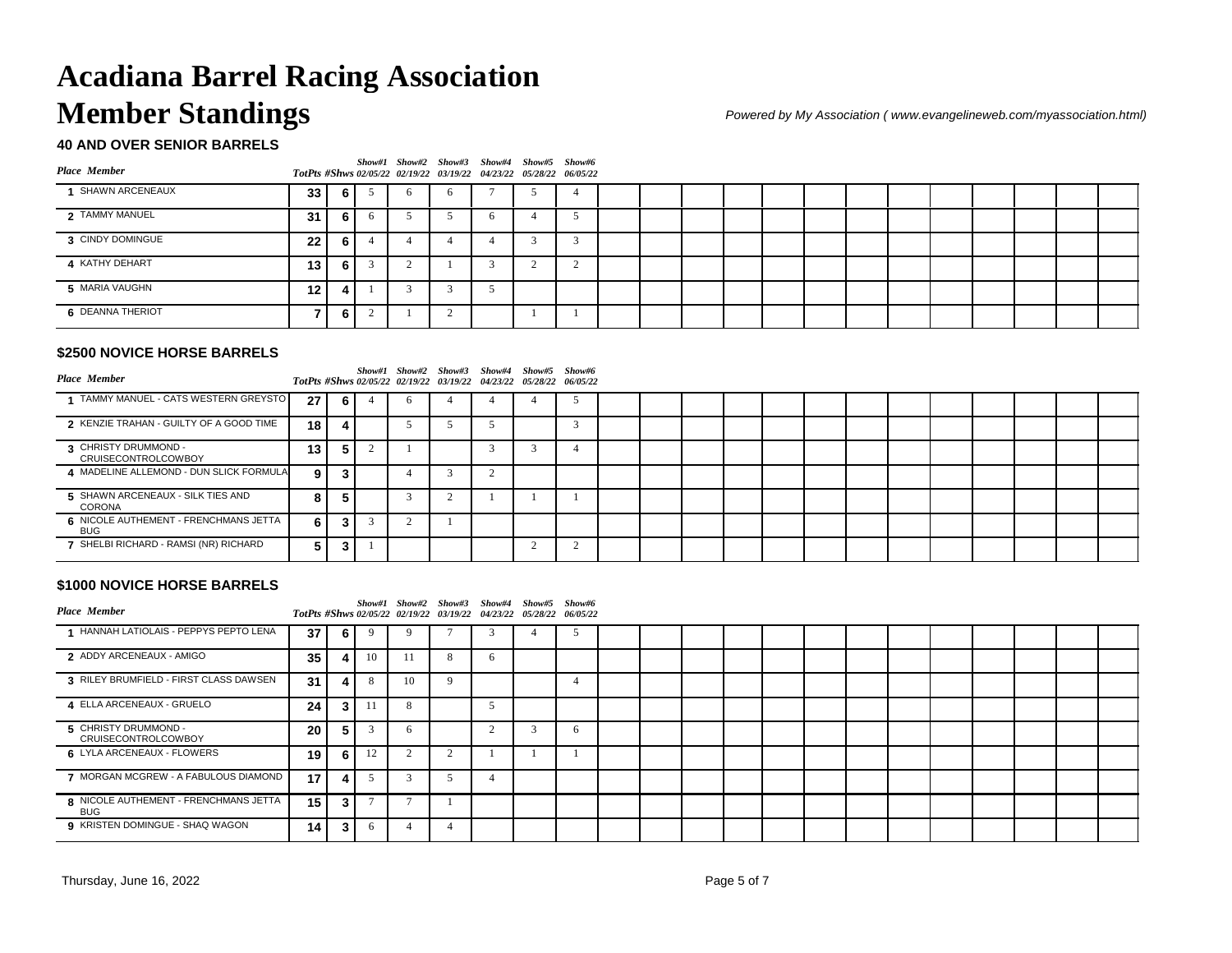## **\$1000 NOVICE HORSE BARRELS**

| <b>Place Member</b>                    |    |              |  | Show#1 Show#2 Show#3 Show#4 Show#5 Show#6<br>TotPts #Shws 02/05/22 02/19/22 03/19/22 04/23/22 05/28/22 06/05/22 |  |  |  |  |  |  |  |  |
|----------------------------------------|----|--------------|--|-----------------------------------------------------------------------------------------------------------------|--|--|--|--|--|--|--|--|
| 10 GALE LANDRY - RGL FRENCH PISTOL     | 9  |              |  |                                                                                                                 |  |  |  |  |  |  |  |  |
| 11 ELLA ARCENEAUX - GRUELLO            | 8. |              |  |                                                                                                                 |  |  |  |  |  |  |  |  |
| 12 ADRIANNA COFFMAN - ROXY             | 6. |              |  |                                                                                                                 |  |  |  |  |  |  |  |  |
| 13 HOLLY PARRISH - FQHR LADY RIVER     |    | $\mathbf{v}$ |  |                                                                                                                 |  |  |  |  |  |  |  |  |
| 14 BAYLIE NEWMAN - SETHS VILLAGE CHAMP |    |              |  |                                                                                                                 |  |  |  |  |  |  |  |  |
|                                        |    |              |  |                                                                                                                 |  |  |  |  |  |  |  |  |

### **\$100 NOVICE HORSE BARRELS**

| <b>Place Member</b>                                 |                |                |    | Show#1 Show#2 Show#3 Show#4 Show#5 Show#6<br>TotPts #Shws 02/05/22 02/19/22 03/19/22 04/23/22 05/28/22 |                 |                 |                | 06/05/22       |  |  |  |  |  |  |  |
|-----------------------------------------------------|----------------|----------------|----|--------------------------------------------------------------------------------------------------------|-----------------|-----------------|----------------|----------------|--|--|--|--|--|--|--|
| 1 KRISTEN DOMINGUE - SHAQ WAGON                     | 72             | 6              | 15 | 9                                                                                                      | 12              | 13              | 11             | 12             |  |  |  |  |  |  |  |
| 1 GALE LANDRY - RGL FRENCH PISTOL                   | 72             | 6              | 14 | 11                                                                                                     | 16              | 10              | 10             | 11             |  |  |  |  |  |  |  |
| 3 JESSICA PRICE - LAST TRIP TO RIO                  | 70             | 6              | 10 | 13                                                                                                     | 14              | 14              | 9              | 10             |  |  |  |  |  |  |  |
| 4 KRISTEN DOMINGUE - RAMSEY                         | 67             | 6              | 17 | 6                                                                                                      | 15              | 12              | 8              | 9              |  |  |  |  |  |  |  |
| 5 CHRISTY DRUMMOND -<br><b>CRUISECONTROLCOWBOY</b>  | 55             | 5              | 13 | 12                                                                                                     |                 | 11              | 6              | 13             |  |  |  |  |  |  |  |
| 6 CADEE DAUTREUIL - NADIE (NR)                      | 38             | 5              | 11 | 8                                                                                                      | $7\phantom{.0}$ |                 | $\overline{4}$ | 8              |  |  |  |  |  |  |  |
| 7 NICOLE AUTHEMENT - FRENCHMANS JETTA<br><b>BUG</b> | 36             | 3              | 16 | 15                                                                                                     | 5               |                 |                |                |  |  |  |  |  |  |  |
| 8 MARIA VAUGHN - JUMPN SURE                         | 32             | 4              | 8  | $7\phantom{.0}$                                                                                        | 10              | $7\phantom{.0}$ |                |                |  |  |  |  |  |  |  |
| 9 ELLA ARCENEAUX - AJ                               | 28             | 4              |    |                                                                                                        | 17              | 2               | 7              | 2              |  |  |  |  |  |  |  |
| 9 KYLE L. CARTIMIGLIA - HECK YEAH DEAL              | 28             | 6              | 6  | 5                                                                                                      | 8               | 3               | 2              | $\overline{4}$ |  |  |  |  |  |  |  |
| 11 TAYLOR THERIOT - MAGGIES BLU STAR                | 27             | $\mathbf{3}$   | 12 | 10                                                                                                     |                 |                 | 5              |                |  |  |  |  |  |  |  |
| 12 GALE LANDRY - RGL TICKET TO RIDE                 | 22             | 5              | 5  | 3                                                                                                      |                 | 5               | $\overline{3}$ | 6              |  |  |  |  |  |  |  |
| 13 MADELINE ALLEMOND - DH GREEDY<br>VALENTINE       | 20             | $\mathbf{3}$   |    | 14                                                                                                     | 6               |                 |                |                |  |  |  |  |  |  |  |
| 13 ASHLYN TEMPLET - RANGER                          | 20             | $\mathbf{3}$   |    |                                                                                                        | 11              | 9               |                |                |  |  |  |  |  |  |  |
| 15 TAYLOR THERIOT - MAGGIE'S BLUE STAR              | 13             |                |    |                                                                                                        | 13              |                 |                |                |  |  |  |  |  |  |  |
| 15 KYLIE TRAHAN - DASHING FORWARD                   | 13             | $\overline{2}$ |    |                                                                                                        |                 | 6               |                | $\overline{7}$ |  |  |  |  |  |  |  |
| 17 JALYN GIROIR - SHES A ROCK N ROLEX               | 11             | $\mathbf{3}$   |    | $\overline{4}$                                                                                         | $\overline{4}$  |                 |                | 3              |  |  |  |  |  |  |  |
| 18 ETHAN DUTTON - MISS LA WARRIOR                   | 9              | -1             | 9  |                                                                                                        |                 |                 |                |                |  |  |  |  |  |  |  |
| 18 ALLI KIDDER - PISTOLS LITTLE CAT                 | 9              | $\mathbf 1$    |    |                                                                                                        | 9               |                 |                |                |  |  |  |  |  |  |  |
| 20 CARSON PRICE - CAJUN SUMMER                      | $\overline{7}$ | $\overline{2}$ |    |                                                                                                        | $\mathbf{3}$    | $\overline{4}$  |                |                |  |  |  |  |  |  |  |